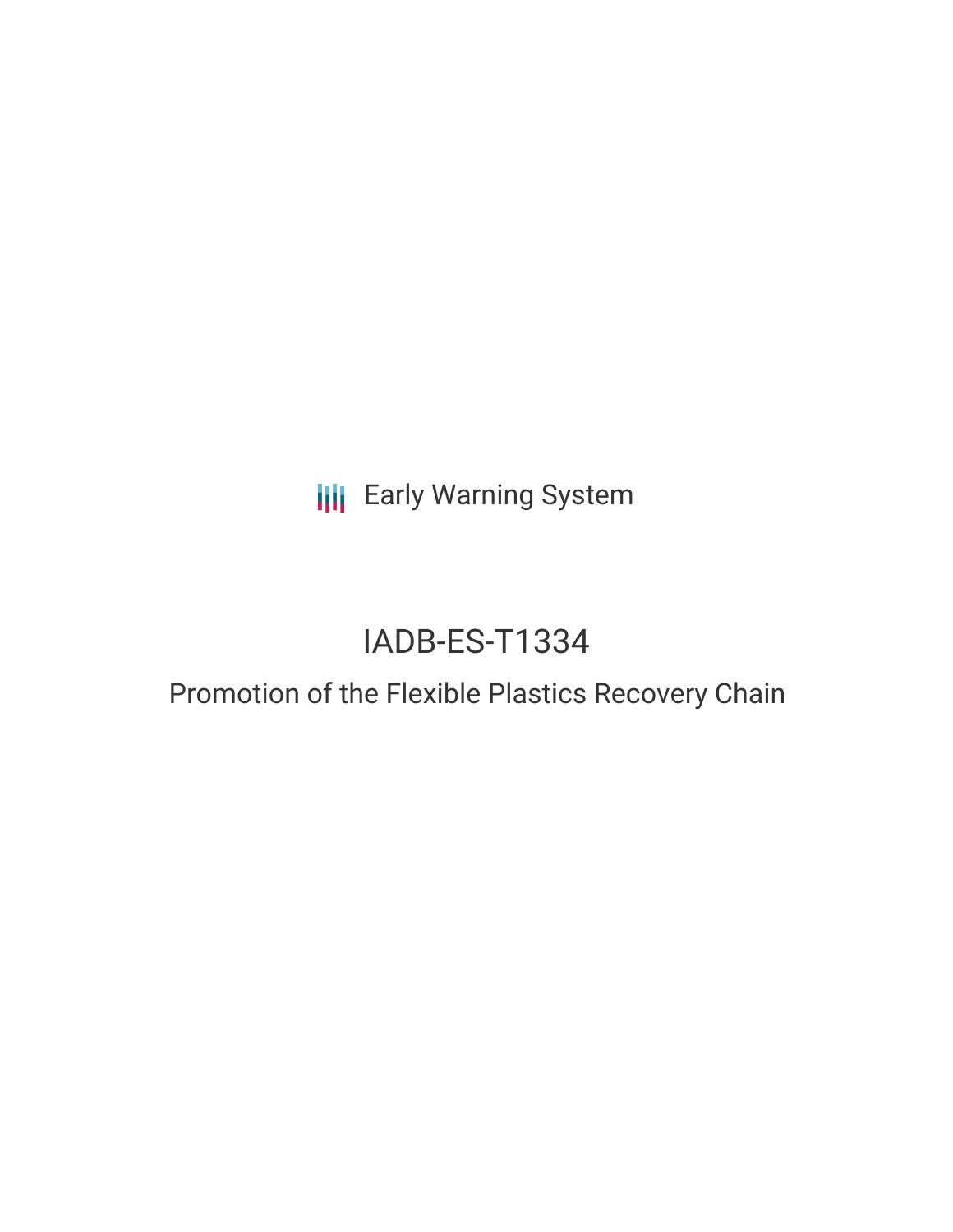

## **Quick Facts**

| <b>Countries</b>               | Fl Salvador                               |
|--------------------------------|-------------------------------------------|
| <b>Financial Institutions</b>  | Inter-American Development Bank (IADB)    |
| <b>Status</b>                  | Approved                                  |
| <b>Bank Risk Rating</b>        | U                                         |
| <b>Borrower</b>                | Government of El Salvador                 |
| <b>Sectors</b>                 | Industry and Trade, Technical Cooperation |
| <b>Investment Amount (USD)</b> | \$0.26 million                            |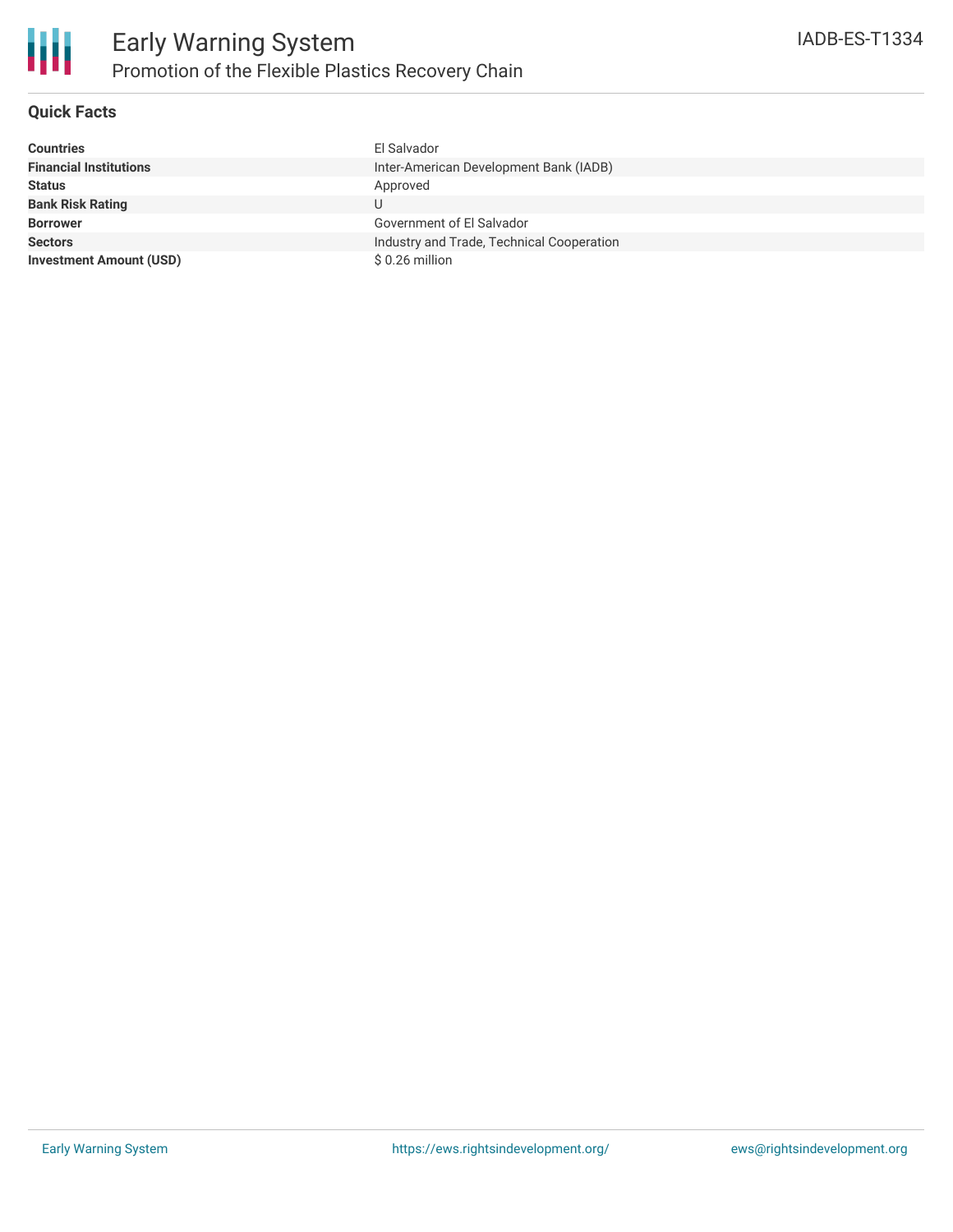



#### **Project Description**

With the objective of strengthening the inclusive recycling value chain and to support the processes that will favor circular economy models in El Salvador, this TC will promote the inclusion of recyclers in solid waste management systems in the country and in turn create the conditions for the creation of new markets for materials that currently have no commercial outlet. This creation of new markets will be carried out through the transfer and implementation of existing technologies for the treatment and processing of flexible plastics for the production of plastic wood. This new by-product can be used for the construction of school classrooms, social housing and school furniture.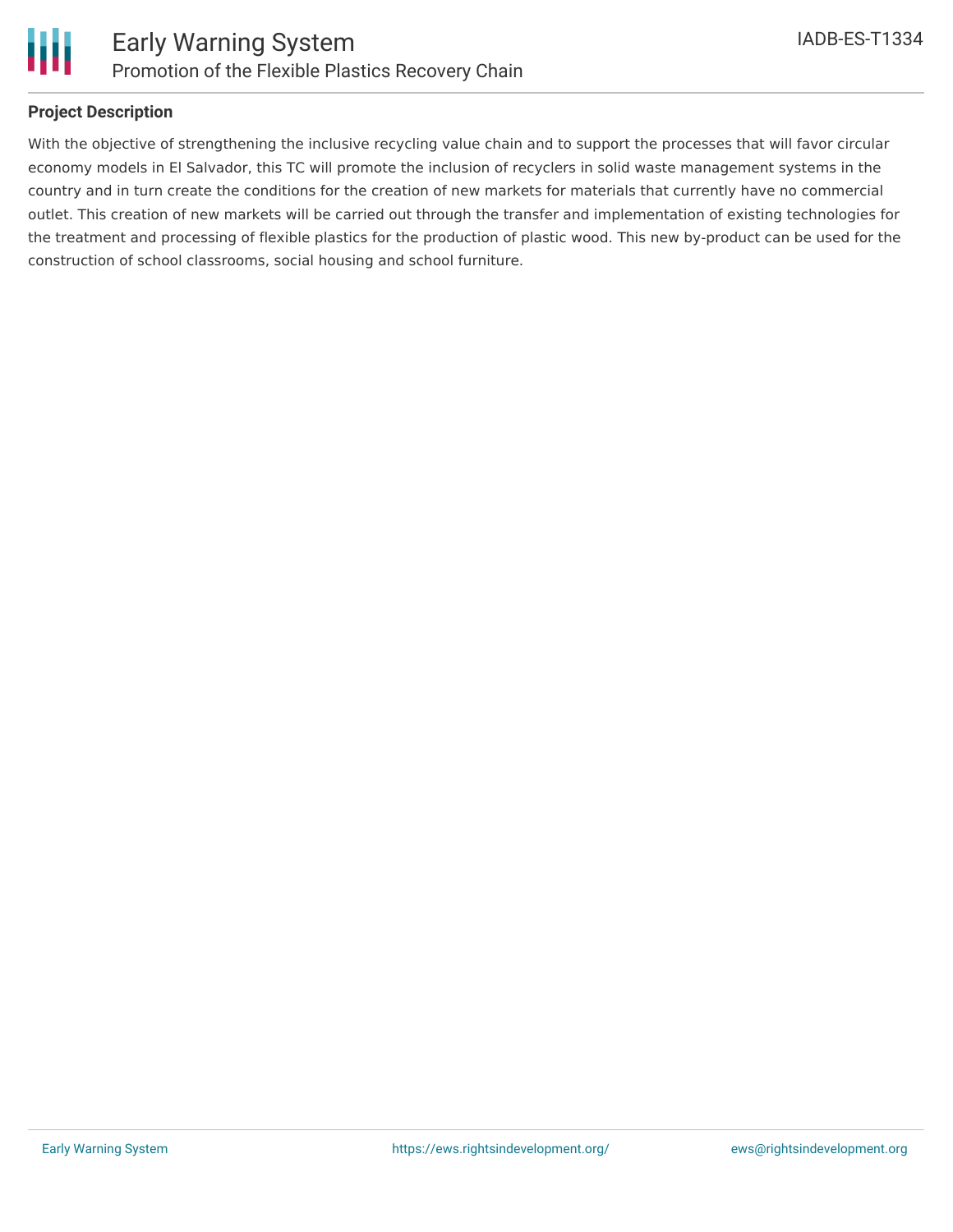

### **Investment Description**

• Inter-American Development Bank (IADB)

The investment type was not available at the moment of the snapshot.